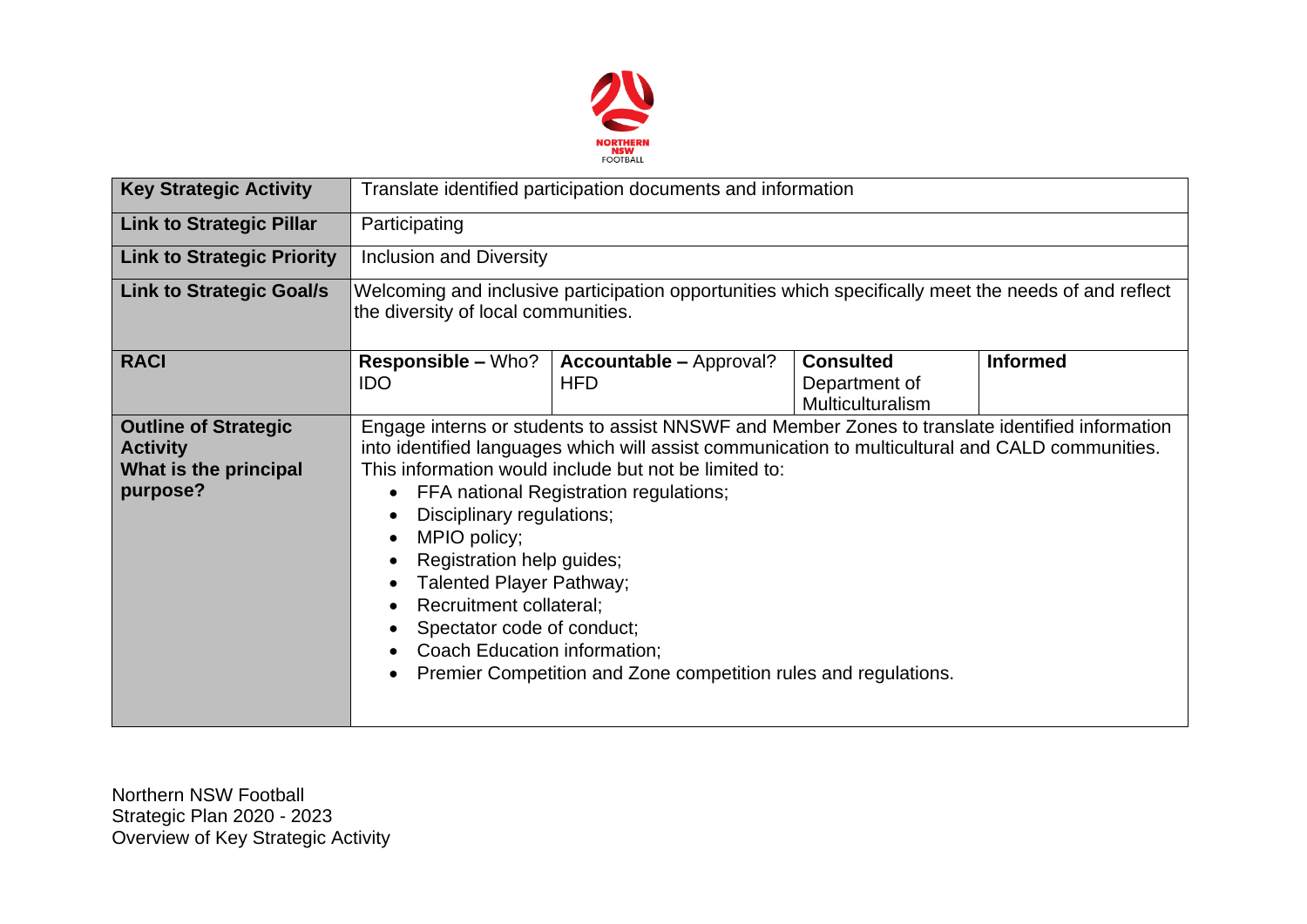

| <b>Desired outcome/s</b><br>aligned to Goal | Meet the needs of and reflect the diversity of local communities. |
|---------------------------------------------|-------------------------------------------------------------------|
|                                             |                                                                   |

## **Prioritisation assessment matrix**

| <b>Measure</b>    | <b>Urgency</b>                                                      | <b>Potential</b><br><b>Impact</b>                                                                                                                       | <b>Success</b>                                                                    | <b>Resources</b>                                                                                    | <b>Stakeholder</b><br>readiness                                                                                                      | Integration                                                                                                       | <b>Total</b><br><b>Points</b> |
|-------------------|---------------------------------------------------------------------|---------------------------------------------------------------------------------------------------------------------------------------------------------|-----------------------------------------------------------------------------------|-----------------------------------------------------------------------------------------------------|--------------------------------------------------------------------------------------------------------------------------------------|-------------------------------------------------------------------------------------------------------------------|-------------------------------|
| <b>Definition</b> | Is this a priority<br>activity which<br>needs to be<br>implemented? | Is it likely that<br>the<br>implementation<br>of this activity<br>will have a<br>significant<br><i>impact on one</i><br>or more specific<br>challenges? | Do you have<br>reason to<br>believe that<br>the activity<br>will be a<br>success? | Are resources<br>(funds, staff,<br>expertise)<br>readily available<br>to implement<br>the activity? | Will this activity<br>be supported by<br>relevant<br>stakeholders?<br>Is there<br>momentum to<br>move this<br>initiative<br>forward? | Is there<br>opportunity for<br>collaboration<br>and/or opportunity<br>to build on existing<br><i>initiatives?</i> |                               |

Northern NSW Football Strategic Plan 2020 - 2023 Overview of Key Strategic Activity